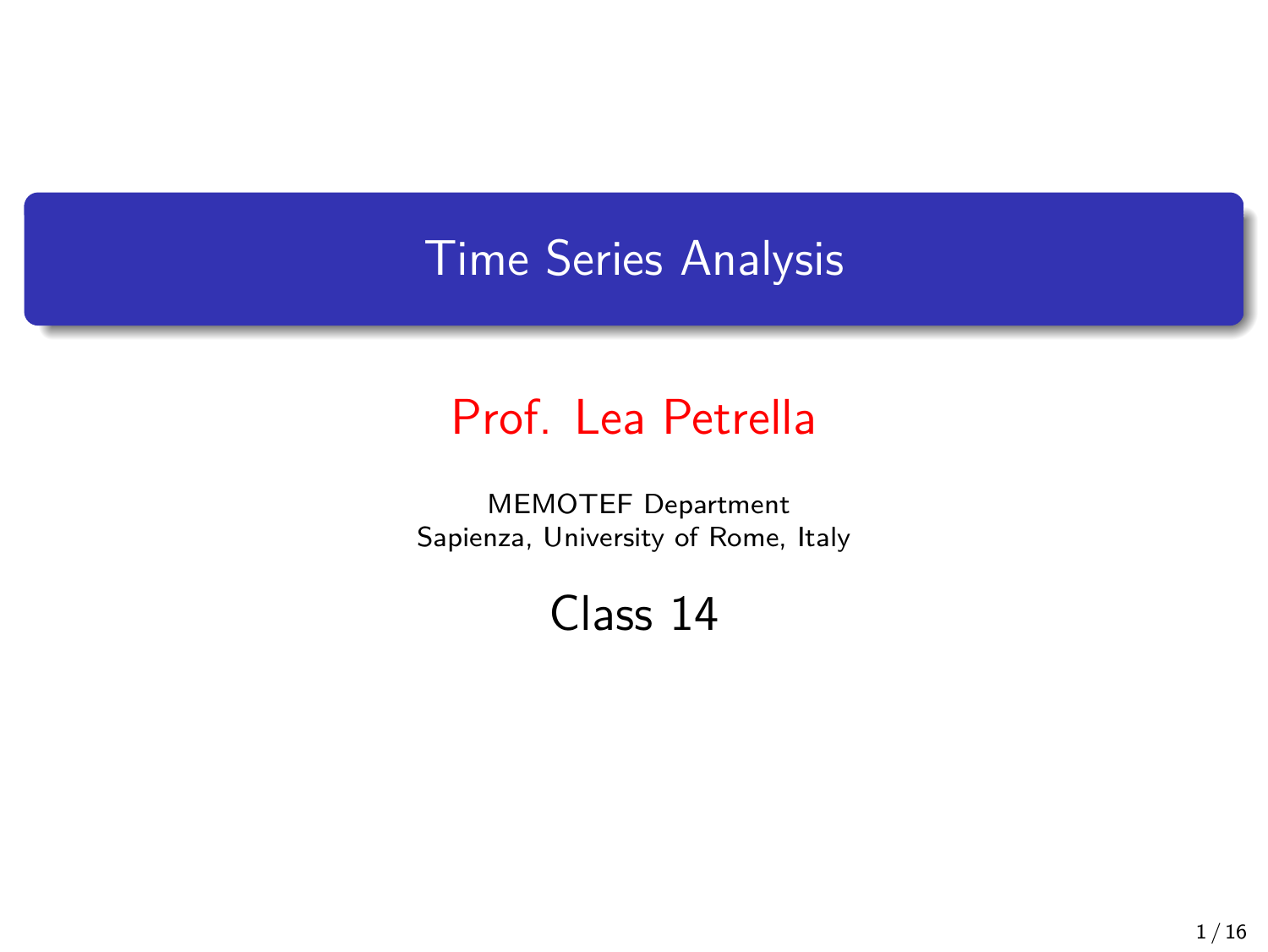## GARCH models

- GARCH models were introduced by Bollerslev 1986 as extensions of the ARCH models to allow for a much more flexible lag structure.
- This flexibility is obtained by considering the variance of the error term as a function of both the previous time errors and variance of the process and thus, the *GARCH*(*p, q*)

$$
\sigma_t^2 = \omega + \sum_{j=1}^p \alpha_j \epsilon_{t-j}^2 + \sum_{j=1}^q \beta_j \sigma_{t-j}^2.
$$

• The process is weakly stationary if and only if

$$
\sum_{j=1}^{\rho} \alpha_j + \sum_{j=1}^{q} \beta_j < 1,
$$

GARCH models have become a widespread tool in time series analysis, especially for their usefulness in analyzing and forecasting in the presence of heteroskedasticity.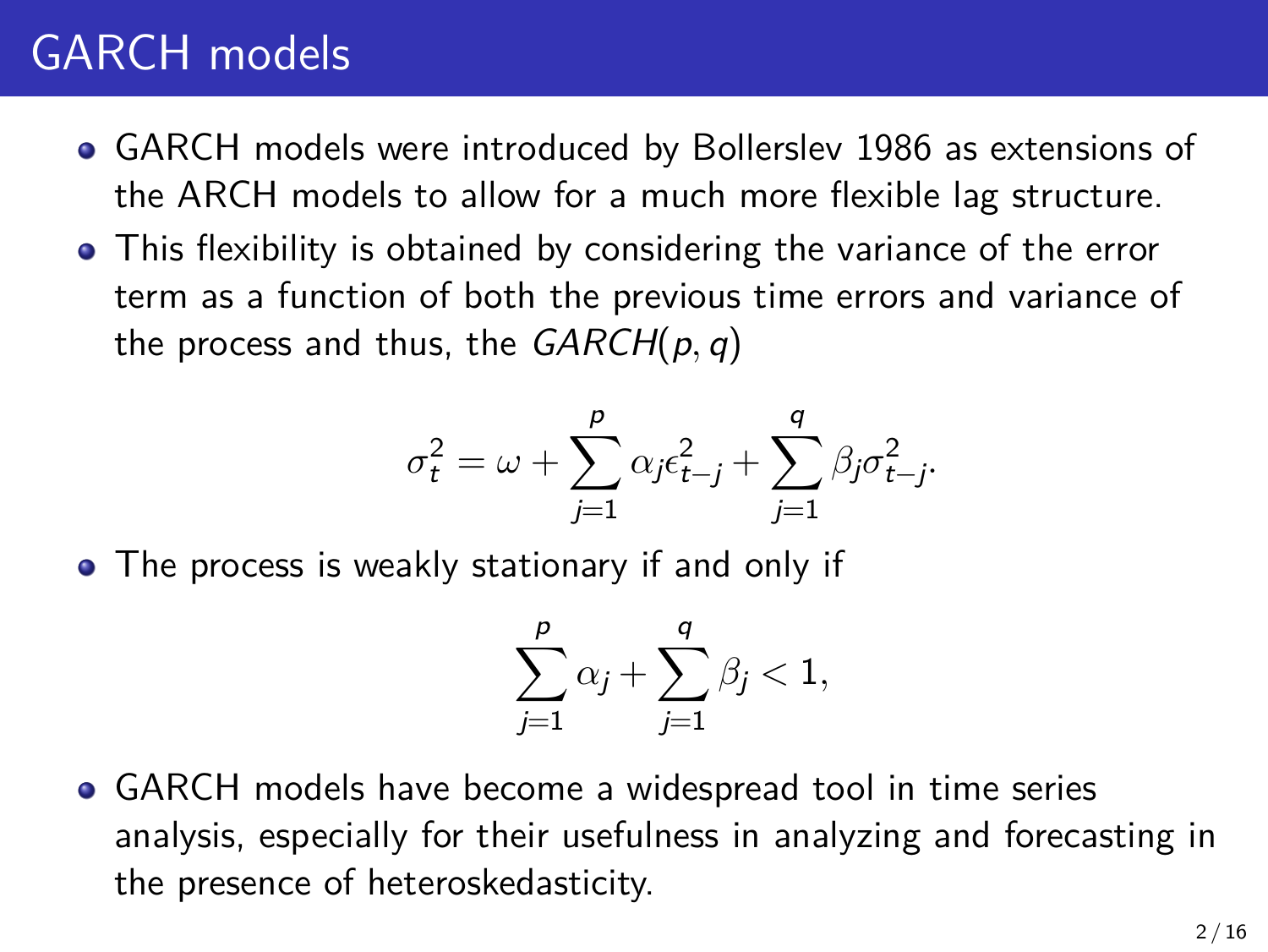- We compute the first four conditional and unconditional moments of a GARCH(1,1) process, its auto-correlation function.
- We consider the same structure defined before and so, for a time series *r<sup>t</sup>* , a GARCH(1,1) model is defined as:

$$
r_t=\epsilon_t
$$

where

$$
\epsilon_t|\mathcal{F}_{t-1}\sim \mathcal{N}(0,\sigma_t^2)
$$

and

$$
\sigma_t^2 = \omega + \alpha \epsilon_{t-1}^2 + \beta \sigma_{t-1}^2. \tag{1}
$$

The process is stationary when *ω >* 0 and *α* + *β <* 1. To ensure that the conditional variance is positive we have to impose that *α ≥* 0 and  $\beta \geq 0$ .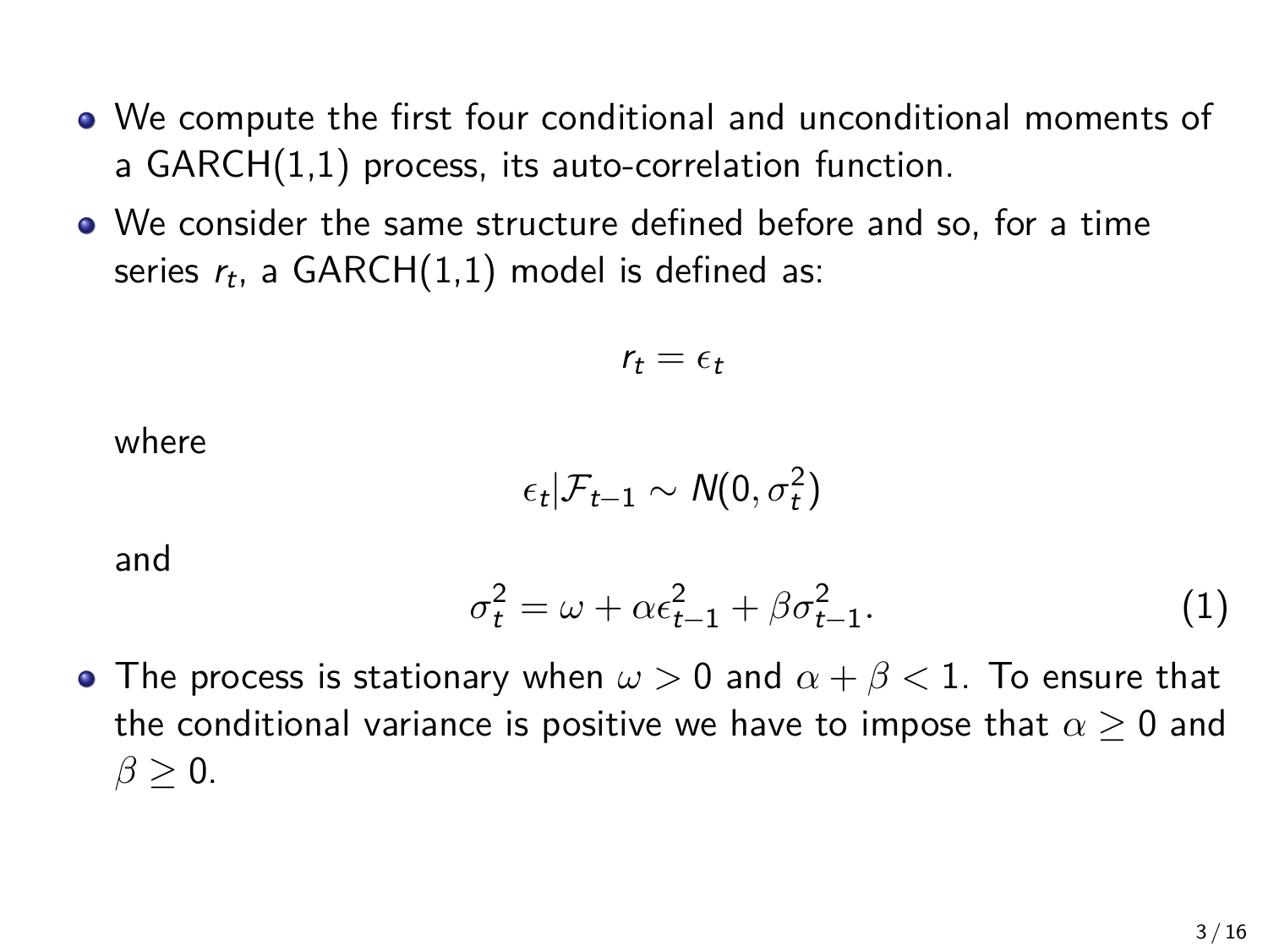The first conditional and unconditional moments are both null

$$
\mathbb{E}(r_t)=\mathbb{E}(\mathbb{E}(r_t|\mathcal{F}_{t-1}))=0
$$

• the second unconditional moment is:

$$
\sigma^2 = \mathbb{E}(\mathbf{r}_t^2) = \mathbf{Var}(\epsilon_t) = \mathbb{E}(\epsilon_t^2) = \mathbb{E}(\mathbb{E}(\epsilon_t^2|\mathcal{F}_{t-1})) =
$$
  
\n
$$
= \mathbb{E}(\sigma_t^2) = \mathbb{E}(\omega + \alpha \epsilon_{t-1}^2 + \beta \sigma_{t-1}^2) = \omega + \alpha \mathbb{E}(\epsilon_{t-1}^2) + \beta \mathbb{E}(\sigma_{t-1}^2) =
$$
  
\n
$$
= \omega + \alpha \sigma^2 + \beta \sigma^2 \Rightarrow \sigma^2 = \frac{\omega}{1 - \alpha - \beta} \iff \alpha + \beta < 1.
$$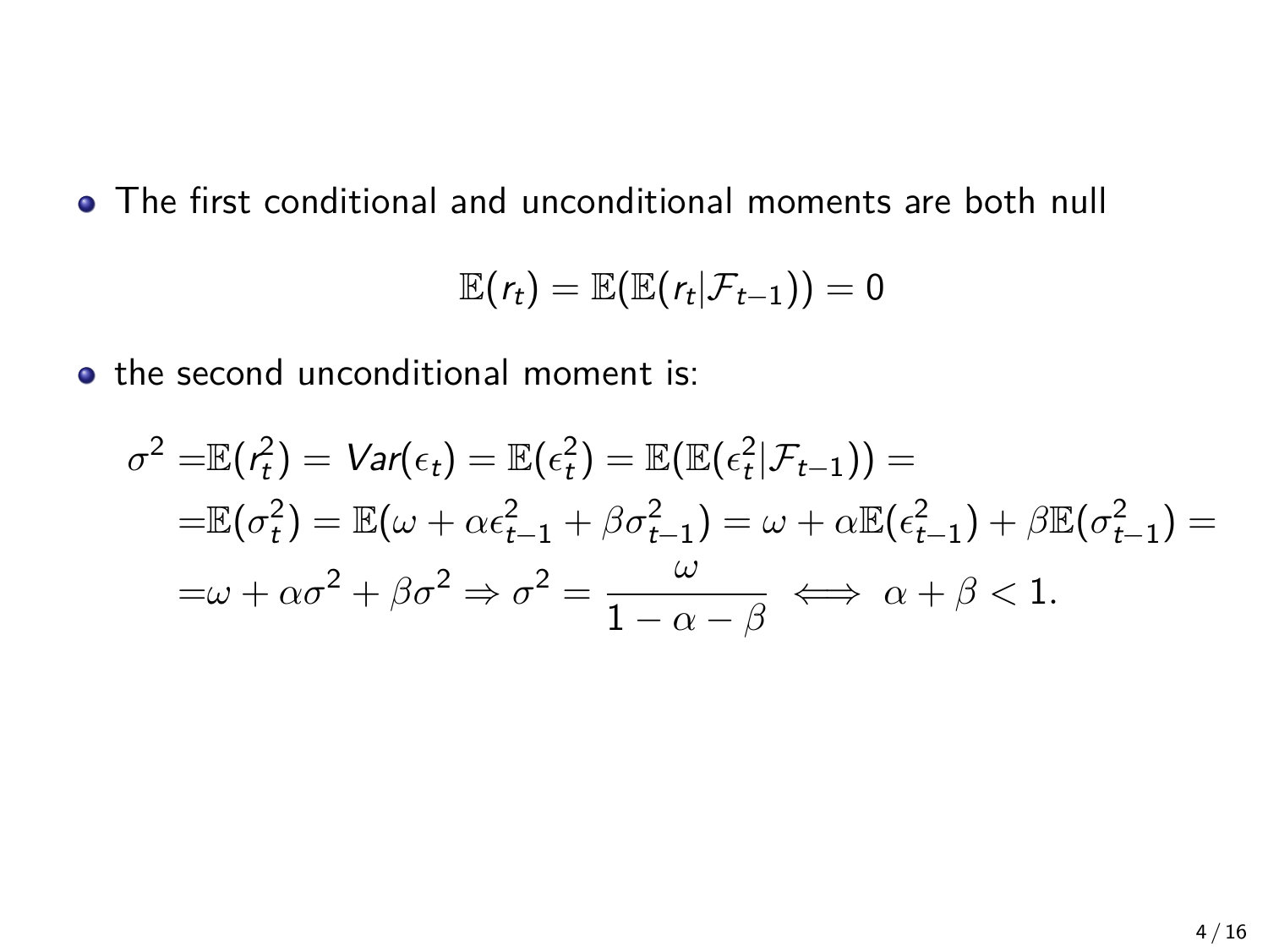The third unconditional moment of a stationary *GARCH*(1*,* 1) model is

$$
\mathbb{E}(\epsilon_t^3) = \mathbb{E}(\mathbb{E}(\epsilon_t^3|\mathcal{F}_{t-1})) = 0.
$$

- The result derives from the result on the third moment of a Gaussian distribution.
- To evaluate the fourth unconditional moment we use the following result:

$$
\mathbb{E}(\epsilon_t^4|\mathcal{F}_{t-1}) = 3\mathbb{E}(\epsilon_t^2|\mathcal{F}_{t-1})^2
$$
  
=  $3\text{Var}(\epsilon_t|\mathcal{F}_{t-1})^2$   
=  $3(\sigma_t^2)^2$   
=  $3\sigma_t^4$ .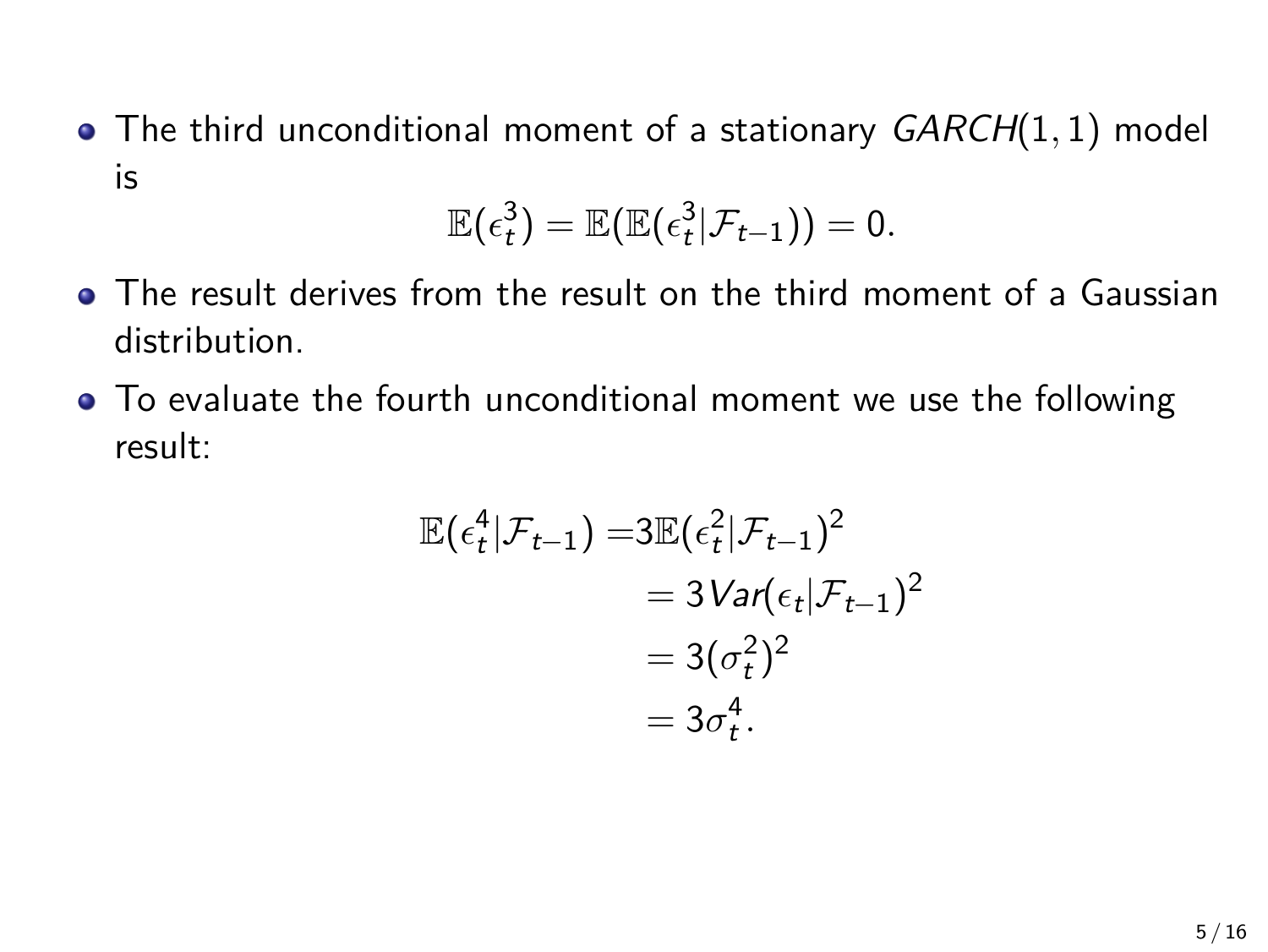The fourth unconditional moment of a stationary GARCH(1,1) model is:

$$
\mu_4 = \mathbb{E}(\epsilon_t^4) = \mathbb{E}(\mathbb{E}(\epsilon_t^4 | \mathcal{F}_{t-1})) = 3\mathbb{E}(\sigma_t^4) = 3\mathbb{E}(\omega + \alpha \epsilon_{t-1}^2 + \beta \sigma_{t-1}^2)^2
$$
  
=  $3\omega^2 + 3\alpha^2 \mathbb{E}(\epsilon_{t-1}^4) + 3\beta^2 \mathbb{E}(\sigma_{t-1}^4) +$   
+  $6\omega \alpha \mathbb{E}(\epsilon_{t-1}^2) + 6\omega \beta \mathbb{E}(\sigma_{t-1}^2) + 6\alpha \beta \mathbb{E}(\epsilon_{t-1}^2 \sigma_{t-1}^2)$ 

Now, considering that

$$
\mathbb{E}(\epsilon_{t-1}^2 \sigma_{t-1}^2) = \mathbb{E}(\mathbb{E}(\epsilon_{t-1}^2 \sigma_{t-1}^2 | \mathcal{F}_{t-2})) =
$$
  
=  $\mathbb{E}(\sigma_{t-1}^2 \mathbb{E}(\epsilon_{t-1}^2 | \mathcal{F}_{t-2})) =$   
=  $\mathbb{E}(\sigma_{t-1}^2 \sigma_{t-1}^2) = \mathbb{E}(\sigma_{t-1}^4).$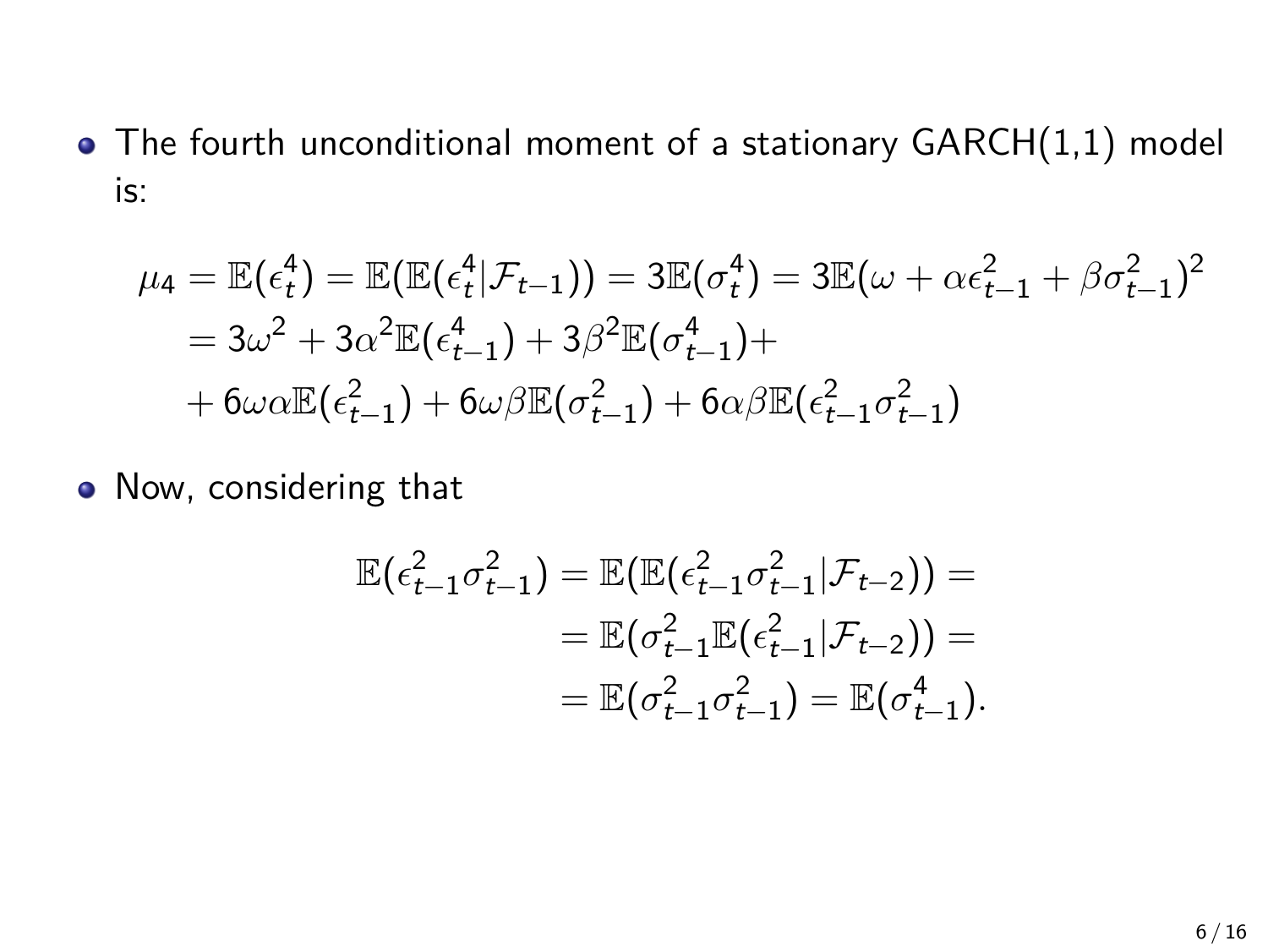• Since from the previous result we have that

$$
\mathbb{E}(\sigma_t^4) = \frac{\mathbb{E}(\epsilon_t^4)}{3},
$$

we get

$$
\mu_4 = 3\omega^2 + 3\alpha^2 \mu_4 + \beta^2 \mu_4 + 6\omega \sigma^2 + 6\omega \beta \sigma^2 + 6\alpha \beta \mu_4 / 3.
$$

o Then

$$
\mu_4(1-3\alpha^2-\beta^2-2\alpha\beta)=3\omega^2+6\omega\sigma^2(\alpha+\beta),
$$

and

$$
\mu_4=\frac{3\omega^2(1+\alpha+\beta)}{(1-\alpha-\beta)(1-3\alpha^2-\beta^2-2\alpha\beta)}.
$$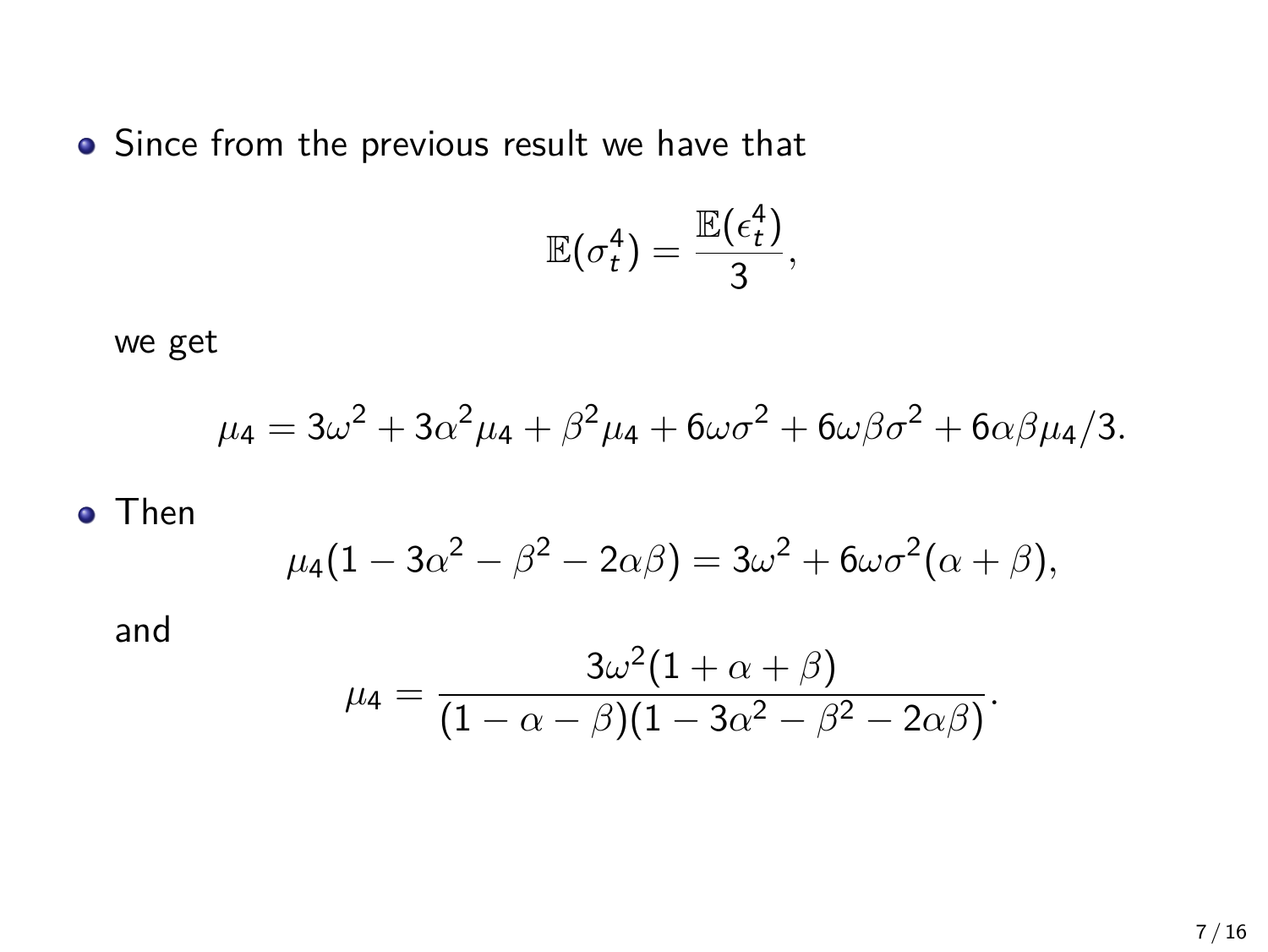we can calculate the kurtosis index as

$$
\text{Kurt} = \frac{\mu_4}{\mathbb{E}(\epsilon_t^2)} = \frac{3\omega^2(1+\alpha+\beta)}{(1-\alpha-\beta)(1-3\alpha^2-\beta^2-2\alpha\beta)}\frac{(1-\alpha-\beta)^2}{\omega^2}
$$
\n
$$
= \frac{3(1-\alpha-\beta)(1+\alpha+\beta)}{(1-3\alpha^2-\beta^2-2\alpha\beta)} > 3
$$

• It is possible to show that *GARCH*(1, 1) model can be written as an ARMA(1,1) process

$$
r_t^2 = \omega + (\alpha + \beta) r_{t-1}^2 - \beta v_{t-1} + v_t,
$$

where  $v_t$  is a WN with

$$
\mathbb{E}(v_t) = 0.
$$
  
\n
$$
Var(v_t) = \frac{2(1 + \alpha + \beta)}{(1 - \alpha - \beta)(1 - 3\alpha^2 - \beta^2 - 2\alpha\beta)}.
$$
  
\n
$$
Cov(v_t, v_{t-h}) = 0.
$$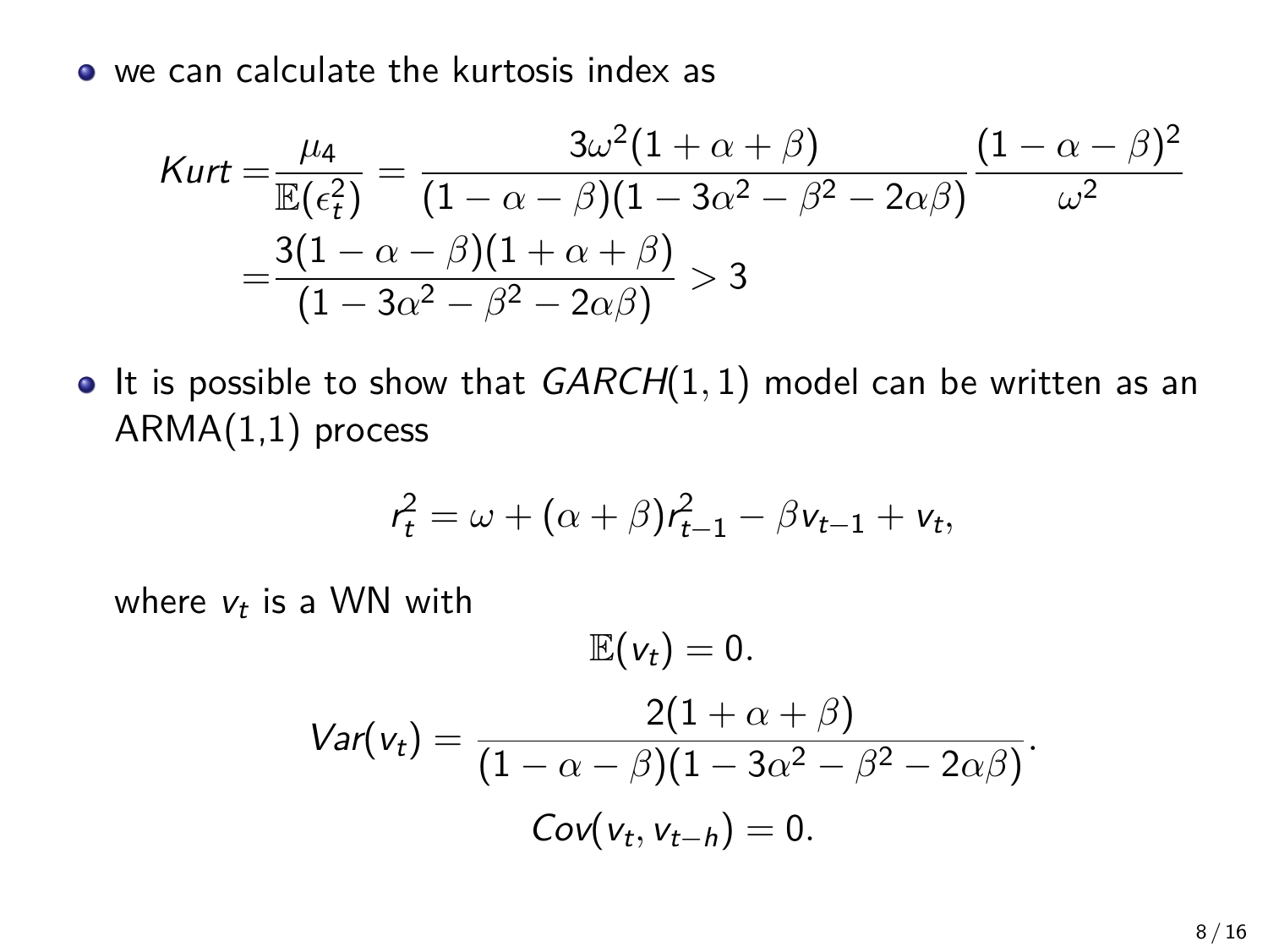- We now calculate the  $\mathsf{Cov}(\epsilon^2_t, \epsilon^2_{t-h})$  starting from the  $ARMA(1,1)$ *the now calculate the*  $Cov(e_t, e_{t-h})$  *starth*<br>*tepresentation of a <i>GARCH*(1, 1) process.
- It is worth noting that the stationary condition of the *GARCH* process i.e.  $\alpha + \beta < 1$  coincide with the stationary condition of its ARMA(1,1) representation.
- Since the  $\gamma(h)$  for an  $ARMA(1, 1)$  process with autoregression parameter *ϕ*, moving average parameter *θ* and variance of the error terms  $\sigma^2$  is:

$$
\gamma(h) = Cov(\epsilon_t^2, \epsilon_{t-h}^2) = \begin{cases} \frac{1 + 2\phi\theta + \theta^2}{1 - \phi^2} \sigma^2 & h = 0\\ \phi^{h-1} \frac{(\phi + \theta)(1 + \phi\theta)}{1 - \phi^2} \sigma^2 & h > 0. \end{cases}
$$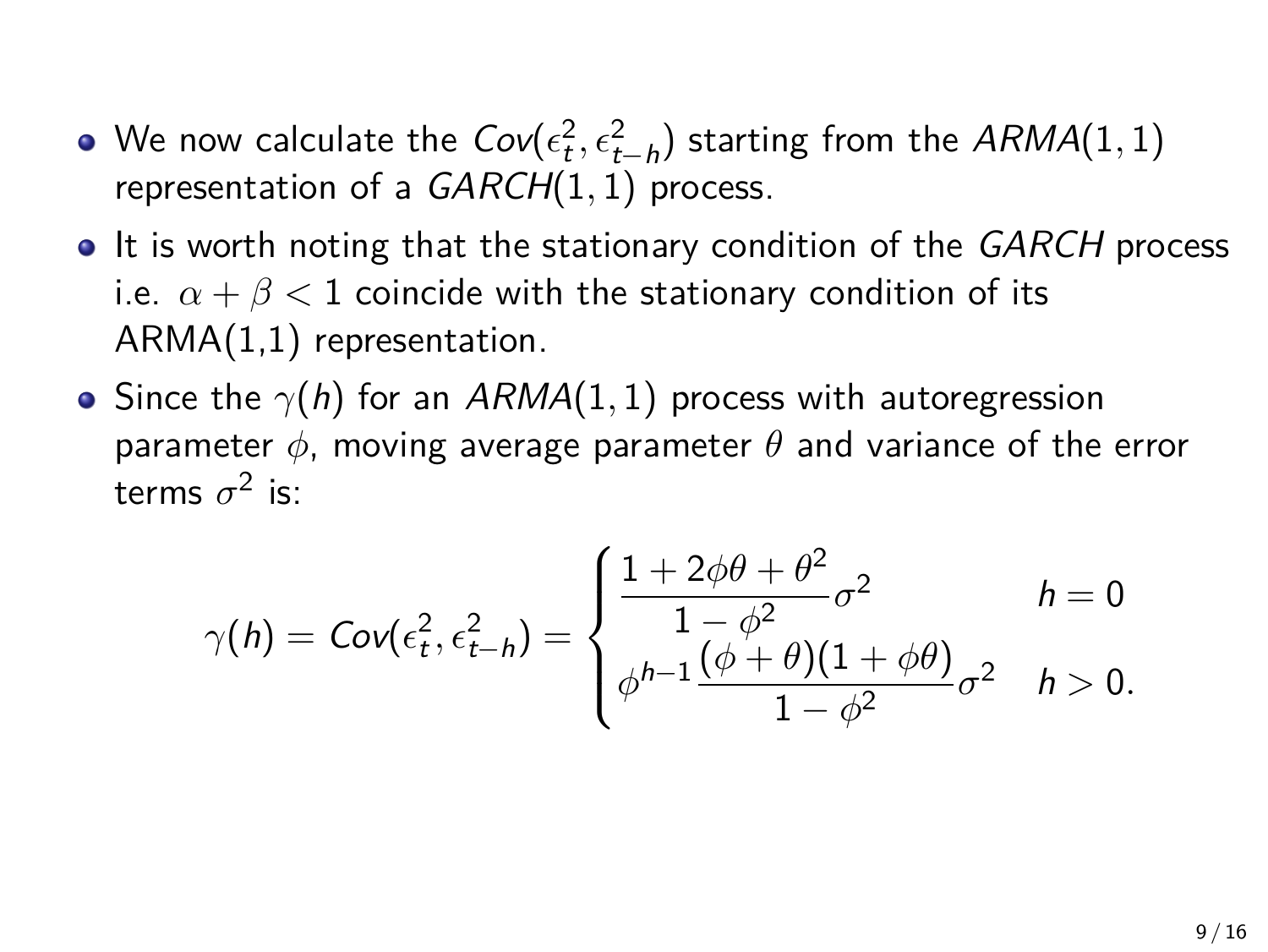- Considering that in our representation we have:
	- $\phi = \alpha + \beta$ ;  $\theta = -\beta$ ;  $\sigma^2 = \text{Var}(v_t).$
- After some algebra we can write that

$$
\gamma(h)=\text{Cov}(\epsilon_t^2,\epsilon_{t-h}^2)=\frac{2\alpha\omega^2(1-\alpha\beta-\beta^2)}{(1-\alpha-\beta)^2(1-3\alpha^2-\beta^2-2\alpha\beta)}(\alpha+\beta)^{h-1}.
$$

• To compute the ACF we have to calculate the  $Var(\epsilon_t^2) = \mathbb{E}(\epsilon_t^4) - \mathbb{E}(\epsilon_t^2)$ . From previous results we have

$$
Var(\epsilon_t^2) = \frac{3\omega^2(1+\alpha+\beta)}{(1-\alpha-\beta)(1-3\alpha^2-\beta^2-2\alpha\beta)} - \left(\frac{\omega}{1-\alpha-\beta}\right)^2
$$

*.*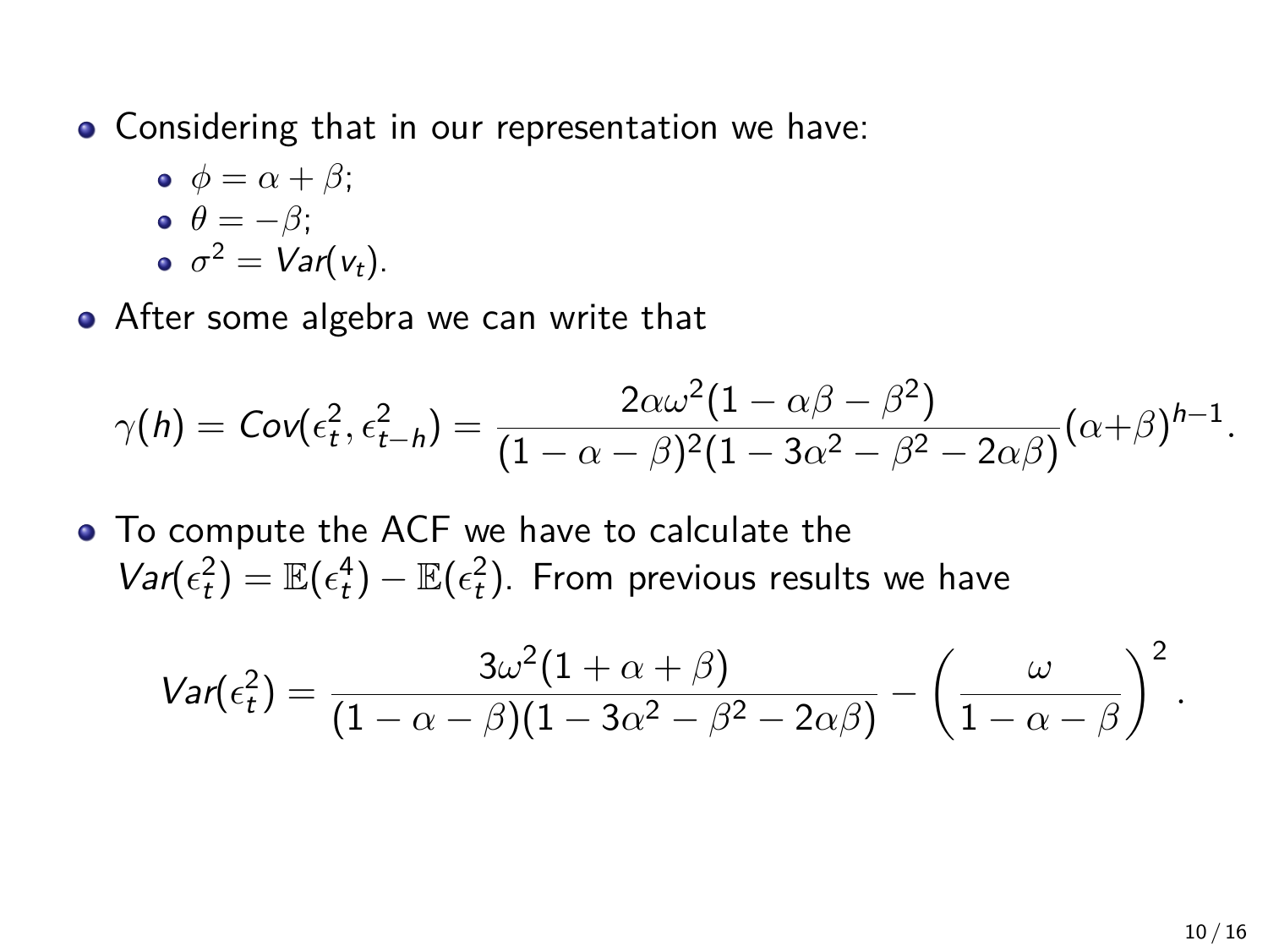• Which after some algebra can be written as:

$$
Var(\epsilon_t^2) = \frac{2\omega^2(1-2\alpha\beta-\beta^2)}{(1-\alpha-\beta)^2(1-3\alpha^2-\beta^2-2\alpha\beta)}.
$$

Substituting this results in the ACF definition we finally have

$$
\rho(h) = \frac{Cov(\epsilon_t^2, \epsilon_{t-h}^2)}{Var(\epsilon_t^2)}
$$
  
= 
$$
\frac{\frac{2\alpha\omega^2(1-\alpha\beta-\beta^2)}{(1-\alpha-\beta)^2(1-3\alpha^2-\beta^2-2\alpha\beta)}(\alpha+\beta)^{h-1}}{\frac{2\omega^2(1-2\alpha\beta-\beta^2)}{(1-\alpha-\beta)^2(1-3\alpha^2-\beta^2-2\alpha\beta)}}.
$$

• Simplifying, it leads to

$$
\rho(h) = \frac{\alpha(1 - \alpha\beta - \beta^2)}{1 - 2\alpha\beta - \beta^2} (\alpha + \beta)^{h-1}.
$$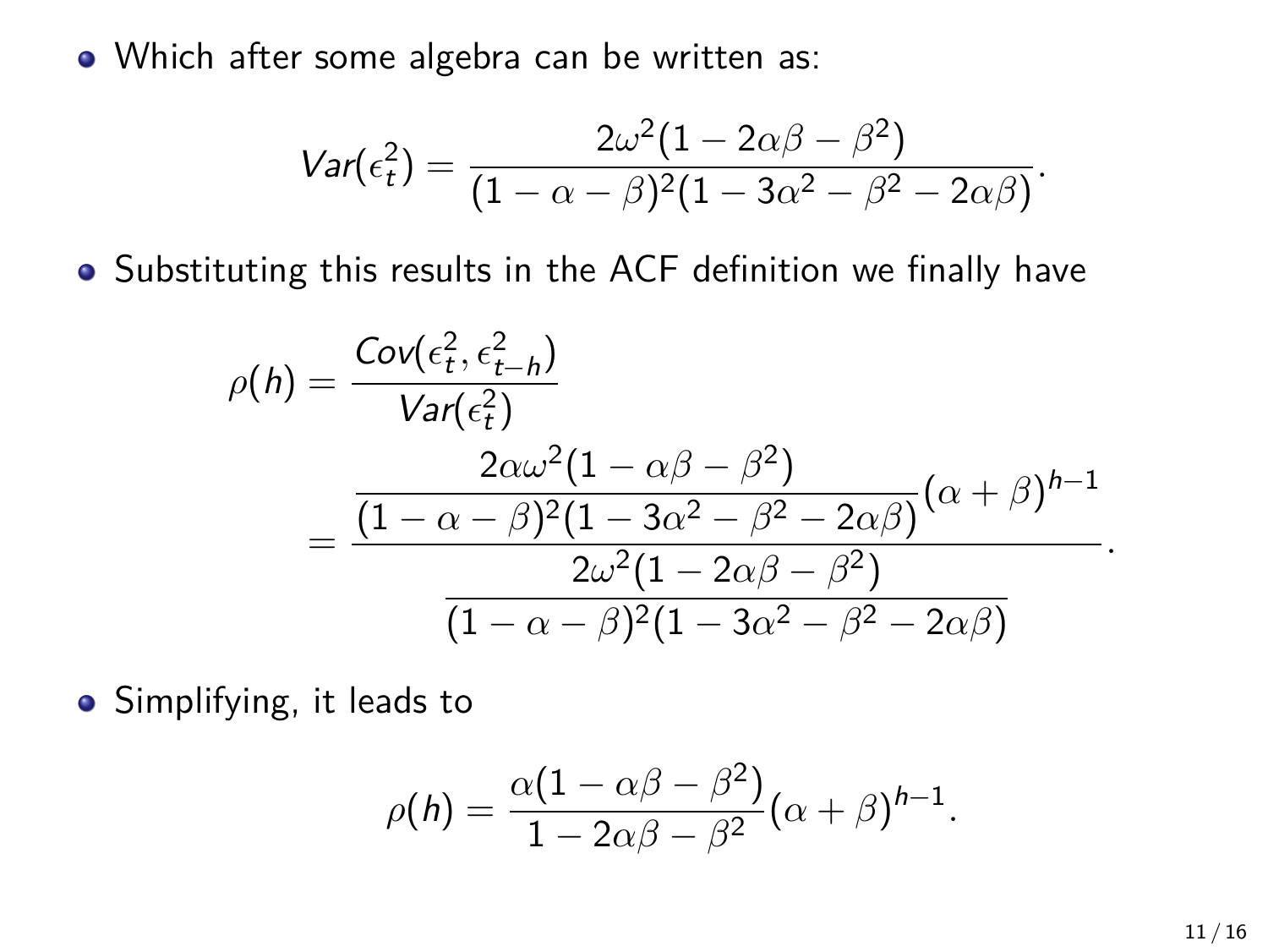## **Extensions**

- Classical *GARCH* model the conditional variance as a linear function of the squared past innovations.
- The merits of this specification are its ability to reproduce several important characteristics of financial time series.
- From an empirical point of view, however, *GARCH* models suffer an important drawback. By construction, the conditional variance only depends on the modulus of the past variables: past positive and negative innovations have the same effect on the current volatility.
- This property is in contradiction to many empirical studies on series of stocks, showing a negative correlation between the squared current innovation and the past innovations.
- Conditional asymmetry is a stylized fact: the volatility increase due to a price decrease is generally stronger than that resulting from a price increase of the same magnitude.
- In order to take into account for those considerations some extensions of GARCH model have been considered in literature.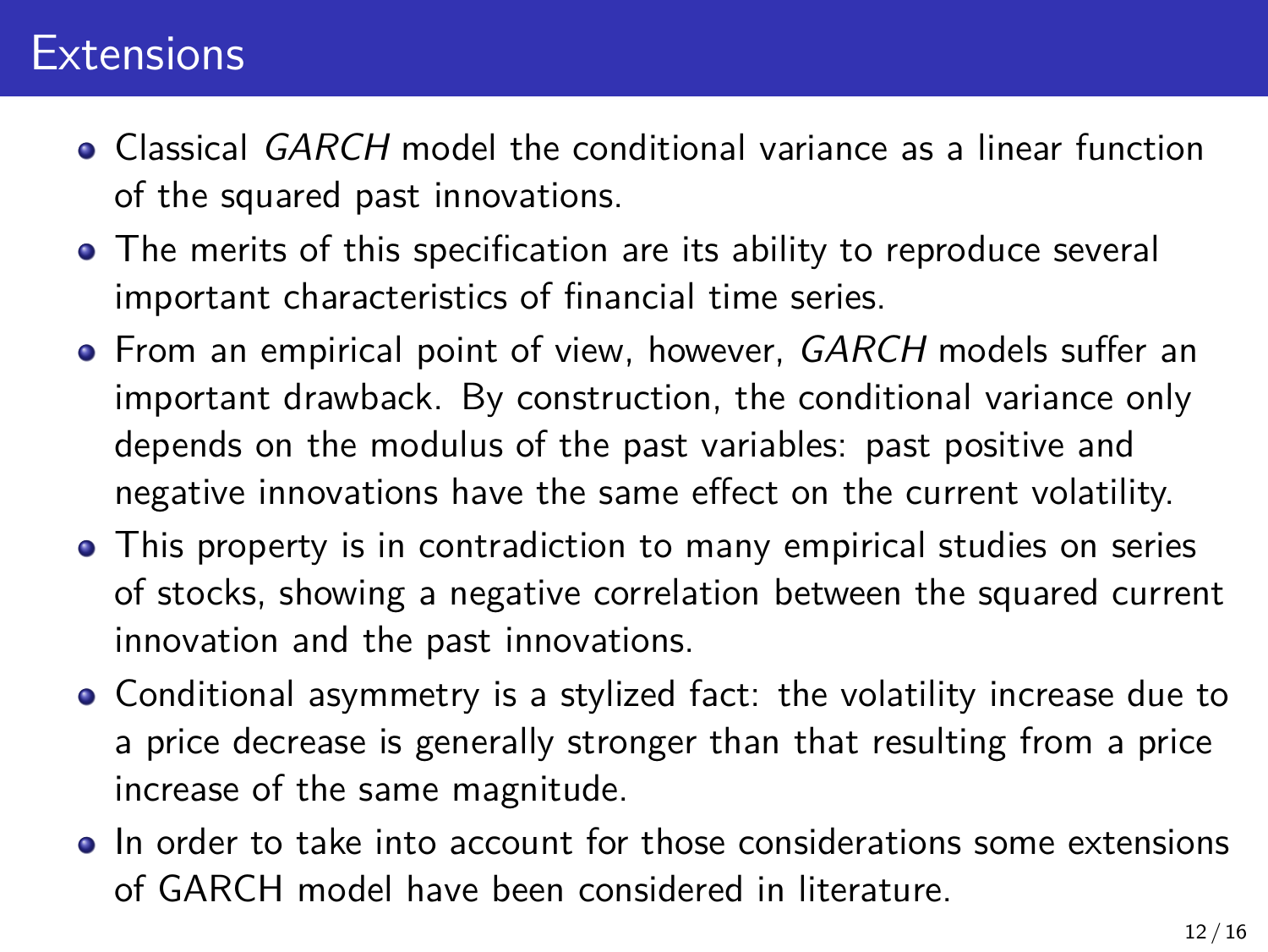• Consider the model

$$
r_t = \epsilon_t,
$$

where

$$
\epsilon_t | \mathcal{F}_{t-1} i.i.d(0, \sigma_t^2),
$$

$$
\log(\sigma_t^2) = \omega + \sum_{i=1}^n \alpha_i g(\epsilon_{t-i}) + \sum_{i=1}^n \beta_j \log(\sigma_{t-j}^2),
$$

where

$$
g(\epsilon_{t-i}) = \theta \epsilon_{t-i} + \gamma(|\epsilon_{t-i}| - \mathbb{E}(|\epsilon_{t-i}|).
$$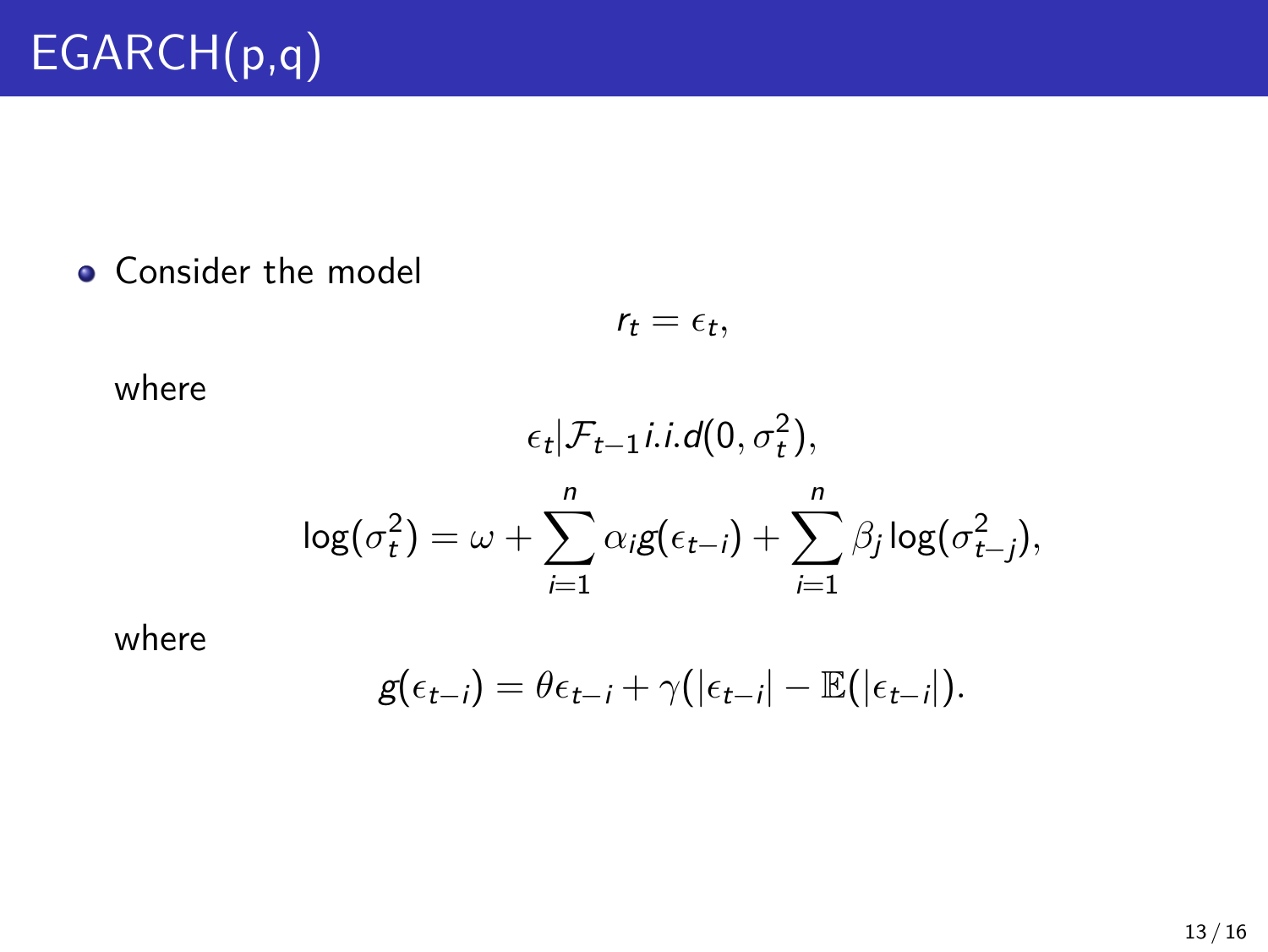$\bullet$  To better understand the meaning of the function  $g(\cdot)$  we can write it as

$$
g(\epsilon_t) = \begin{cases} (\theta + \gamma)\epsilon_t - \gamma \mathbb{E}(|\epsilon_t|) & \epsilon_t \geq 0 \\ (\theta - \gamma)\epsilon_t - \gamma \mathbb{E}(|\epsilon_t|) & \epsilon_t \geq 0. \end{cases}
$$

- The meaning is that for positive  $\epsilon_t$ ,  $\boldsymbol{\mathit{g}}(\epsilon_t)$  is a linear function of  $\epsilon_t$ with angular coefficient  $\theta + \gamma$  while for negative  $\epsilon_t$ , it is a linear function of  $\epsilon_t$  with angular coefficient  $\theta - \gamma$ .
- In this way, the model reacts in an asymmetric way to positive and negative news.
- Moreover, it is worth noting that with the EGARCH specification we do not need to impose any restrictions on the parameters to constraint the variance to be positive. In fact the exponential of any  ${\mathsf n}$ umber is always positive. when  $\theta = {\mathsf 0}$  the reaction of log $(\sigma_t^2)$  to a variation of  $\epsilon_t$  is symmetric.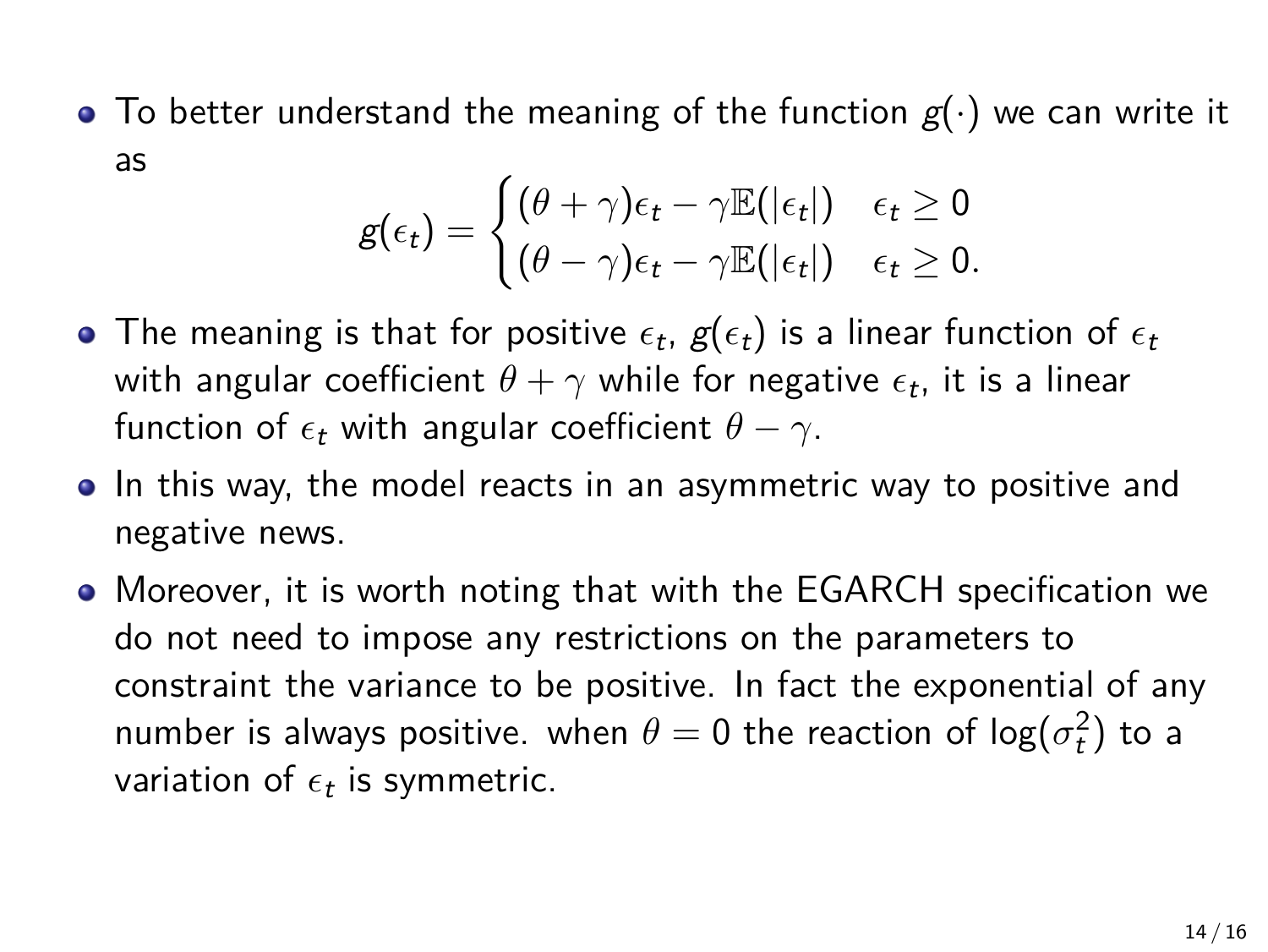• The following model is called Treshold GARCH. Let

$$
r_t = \epsilon_t
$$

where

$$
\epsilon_t | \mathcal{F}_{t-1} i.i.d(0,\sigma_t^2)
$$

and

$$
\sigma_t^2 = \omega + \sum_{i=1}^n \alpha_i \epsilon_{t-i}^2 + \gamma_i \epsilon_{t-i}^2 I_{(-\infty,0)}(\epsilon_{t-i}) \sum_{i=j}^n \beta_j \log(\sigma_{t-j}^2).
$$

where  $I_A(x)$  is the indicator function of the set A and the parameters are non negative.